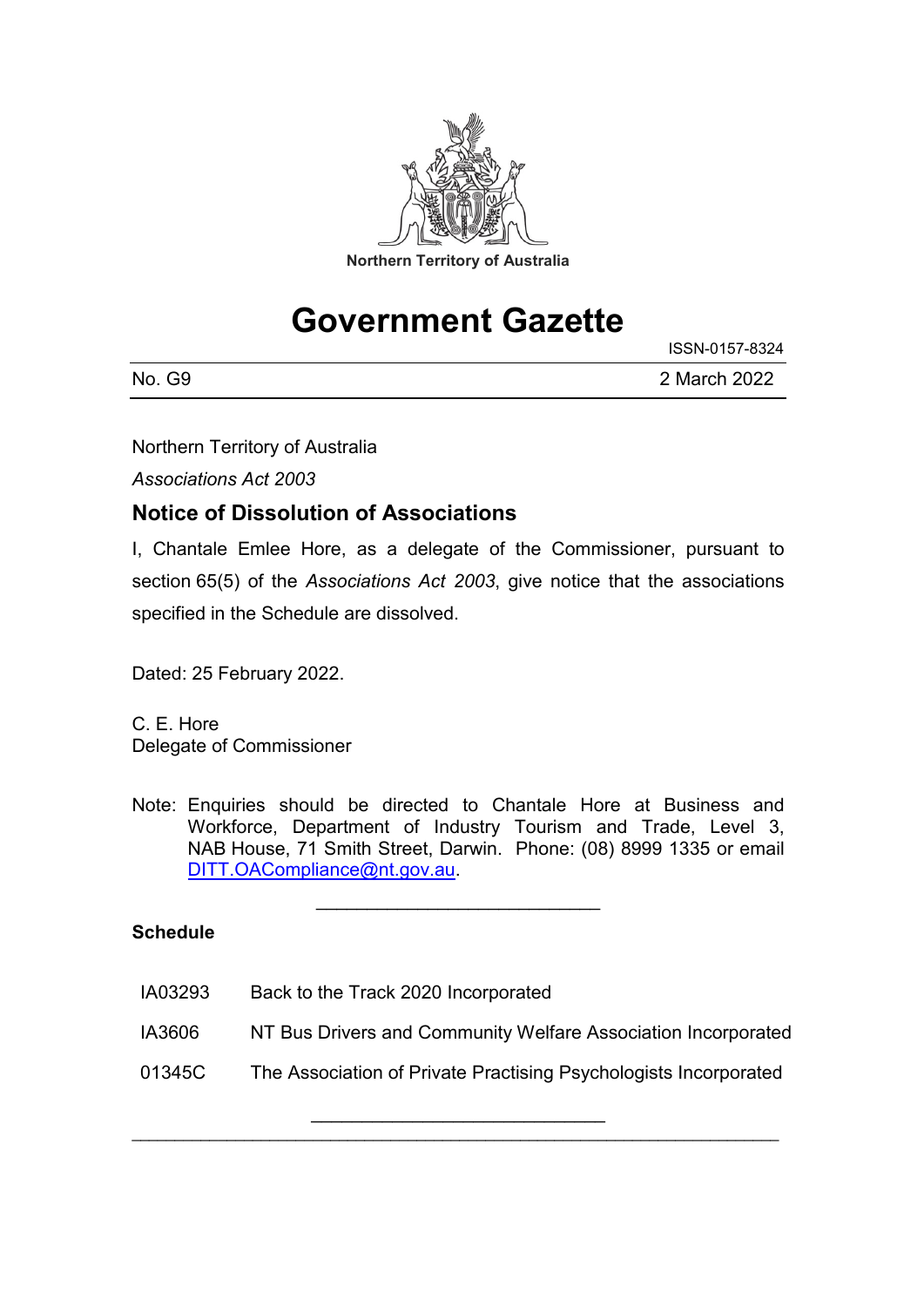Northern Territory of Australia

*Police Administration Act 1978*

### **Sale of Goods**

Notice is hereby given that pursuant to section 166 of the *Police Administration Act 1978*, the following property as shown on the attached schedule has been in the possession of the Officer in Charge, Police Station, Alice Springs, for a period in excess of 3 months and this property will be sold or otherwise disposed of in a manner as determined by the Commissioner of Police, if after twentyeight (28) days from the publication of this notice the property remains unclaimed.

Tony Deutrom **Superintendent** Alice Springs Police Station

21 February 2022

#### **Schedule**

#### **Exhibits / MPR to CRTM**

| 578712 | 002 | \$100.00    | Safe |
|--------|-----|-------------|------|
| 578314 | 002 | \$200.00    | Safe |
| 580178 | 001 | \$82.00     | Safe |
| 580043 | 001 | USD1,230.00 | Safe |

#### **Exhibit/MPR Destruction**

| 538427 | 001         | Vehicle keys                          | Yulara         |
|--------|-------------|---------------------------------------|----------------|
| 544490 | 001         | <b>Black LG mobile phone</b>          | Yulara         |
| 548978 | 001         | <b>Black iPhone (Spanish)</b>         | Yulara         |
| 549070 | 001         | <b>Birth certificate (Queensland)</b> | Yulara         |
| 568378 | 001         | Rose gold Samsung Galaxy mobile       | Yulara         |
|        |             | phone                                 |                |
| 569300 | 062         | Silver Sony digital camera            | Yulara         |
| 569300 | 049/047/044 | 4 x pairs of sunglasses,              | Yulara         |
|        | /033/060    | (various brands), 1 x hat             |                |
| 579627 | 001         | Orange Yeti drink flask               | A2             |
| 579602 | 002         | <b>Black leather men's wallet</b>     | <b>Blue</b>    |
| 579314 | 001         | Puma shoulder bag & wallet            | A2             |
| 579245 | 002         | Black Nike backpack, socks &          | A2             |
|        |             | underwear                             |                |
| 579086 | 001         | Yellow Nokia mobile phone             | A3 Box         |
| 579085 | 001         | <b>Black Nokia mobile phone</b>       | A3 Box         |
| 579084 | 001         | <b>Black Telstra mobile phone</b>     | A3 Box         |
| 579083 | 001         | <b>Black Nokia mobile phone</b>       | A3 Box         |
| 579081 | 001         | 2 x Slazenger golf clubs              | M/W            |
| 578961 | 001         | Dark blue Vivo mobile phone           | A3 Box         |
| 578960 | 001         | White Apple iPad, black case          | A <sub>2</sub> |
| 578899 | 001         | <b>Black Samsung mobile phone</b>     | A3 Box         |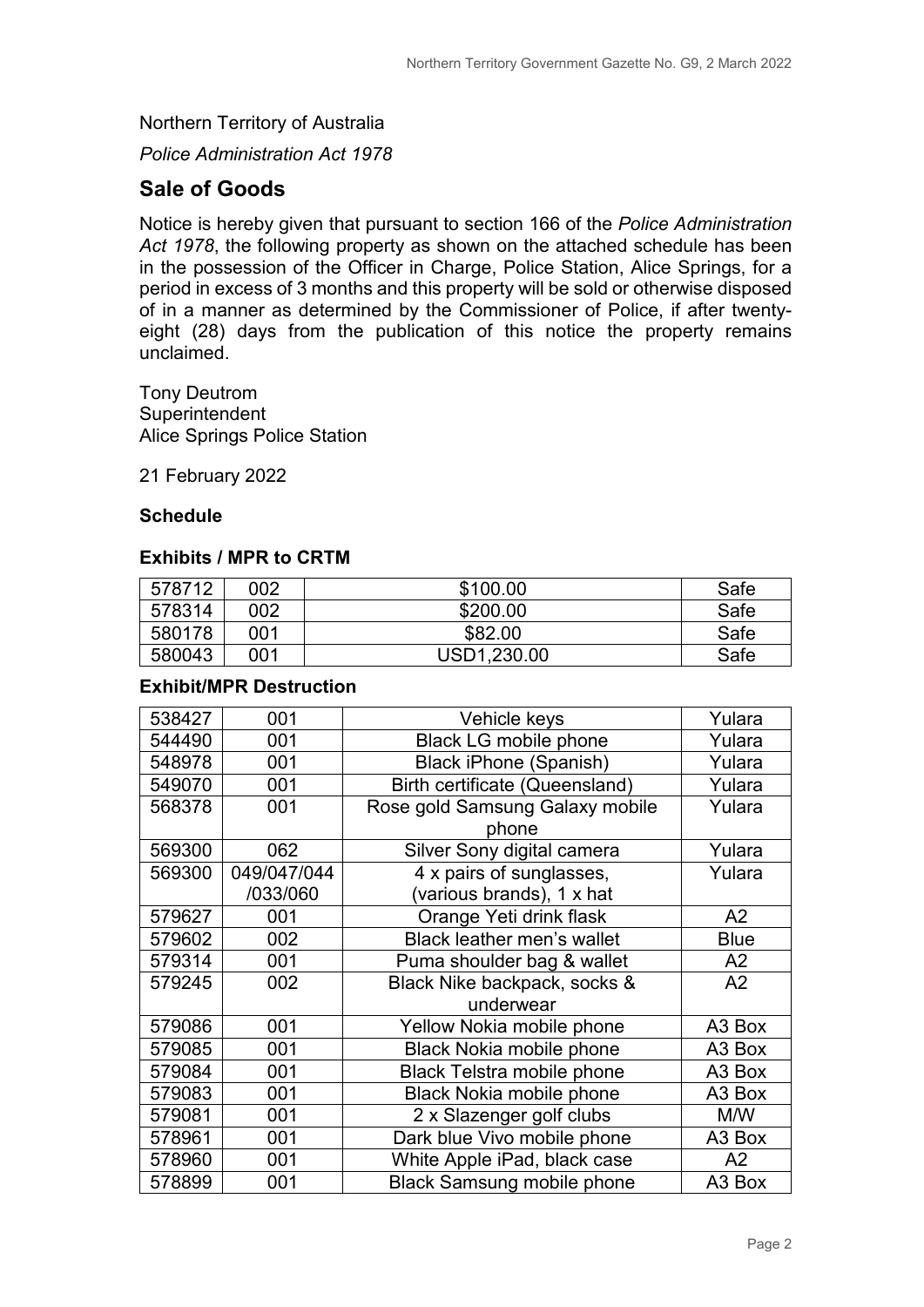| 578863 | 001     | Blue Oppo mobile phone, clear case   | A3 Box             |
|--------|---------|--------------------------------------|--------------------|
| 578735 | 001     | Black & orange Masters games bag     | A2                 |
|        |         | containing clothing items            |                    |
| 578712 | 001     | Red & purple ladies wallet           | Safe               |
| 578529 | 001     | Large heavy gold men's ring          | Red                |
|        |         | "World Championship 2000" style ring |                    |
| 578508 | 001     | Black Samsung mobile phone, black    | A3 Box             |
|        |         | leather case                         |                    |
| 578391 | 001     | Blue mobile phone, nil brand         | A3 Box             |
| 578314 | 001     | Red & blue wallet                    | Safe               |
| 578223 | 001     | Blue Telstra mobile phone            | A3 Box             |
| 578221 | 001-005 | 5 x large bags of women's clothing   | Plant              |
| 578109 | 001     | <b>Black Telstra mobile phone</b>    | A3 Box             |
| 578085 | 001     | black Telstra mobile phone           | A3 Box             |
| 578074 | 001     | Black cloth CD wallet, containing    | <b>Blue</b>        |
|        |         | various CD's                         |                    |
| 578070 | 001     | <b>Brown leather Balini wallet</b>   | <b>Blue</b>        |
| 577943 | 001-002 | Black Quicksilver backpack & 1 x set | A2                 |
|        |         | of wireless headphone                |                    |
| 580115 | 001     | Black & red wallet                   | <b>Blue</b>        |
| 580075 | 001     | Black laptop with orange stickers    | A <sub>3</sub>     |
| 579880 | 001     | Black & orange Oppo mobile phone     | A3 Box             |
| 579744 | 001     | <b>Black Telstra mobile phone</b>    | A3 Box             |
| 577868 | 001-003 | Black Camelbak backpack, purple      | A2                 |
|        |         | wallet & black portable speaker      |                    |
| 577702 | 001     | <b>Black Optus mobile phone</b>      | A3 Box             |
| 577699 | 001     | <b>Black Telstra mobile phone</b>    | A3 Box             |
| 579240 | 001-002 | Black packpack containing 4 x canvas | A <sub>3</sub>     |
|        |         | paintings                            |                    |
| 579582 | 001     | Blue Oppo mobile phone               | A <sub>3</sub> Box |

### **Bikes Auction**

| 579716 | 001 | Black Axis - 2 bikes                         |
|--------|-----|----------------------------------------------|
| 579715 | 001 | <b>Red Norco Storm</b>                       |
|        |     | <b>S/N #5INCX8E098</b>                       |
| 579658 | 001 | Black & red Aero kids bike                   |
| 579657 | 001 | <b>Grey Montreal</b>                         |
| 579641 | 001 | <b>Black Copenhagen</b>                      |
| 579599 | 001 | <b>Black K-Mart brand bike</b>               |
| 579238 | 001 | <b>Black &amp; blue Avanti Black Thunder</b> |
| 579228 | 001 | Red & white Merida Matts                     |
|        |     | S/N #PL8I06823                               |
| 579082 | 001 | <b>Black &amp; blue X-Fusion</b>             |
| 579082 | 002 | <b>Blue Malvern Star</b>                     |
| 579027 | 001 | Black & orange Raleigh                       |
| 578891 | 001 | Grey & blue bike, nil brand                  |
| 578870 | 001 | Blue & red Hurricane                         |
| 578851 | 001 | Grey & gold Avanti Montari                   |
|        |     | S/N #U127 K01347                             |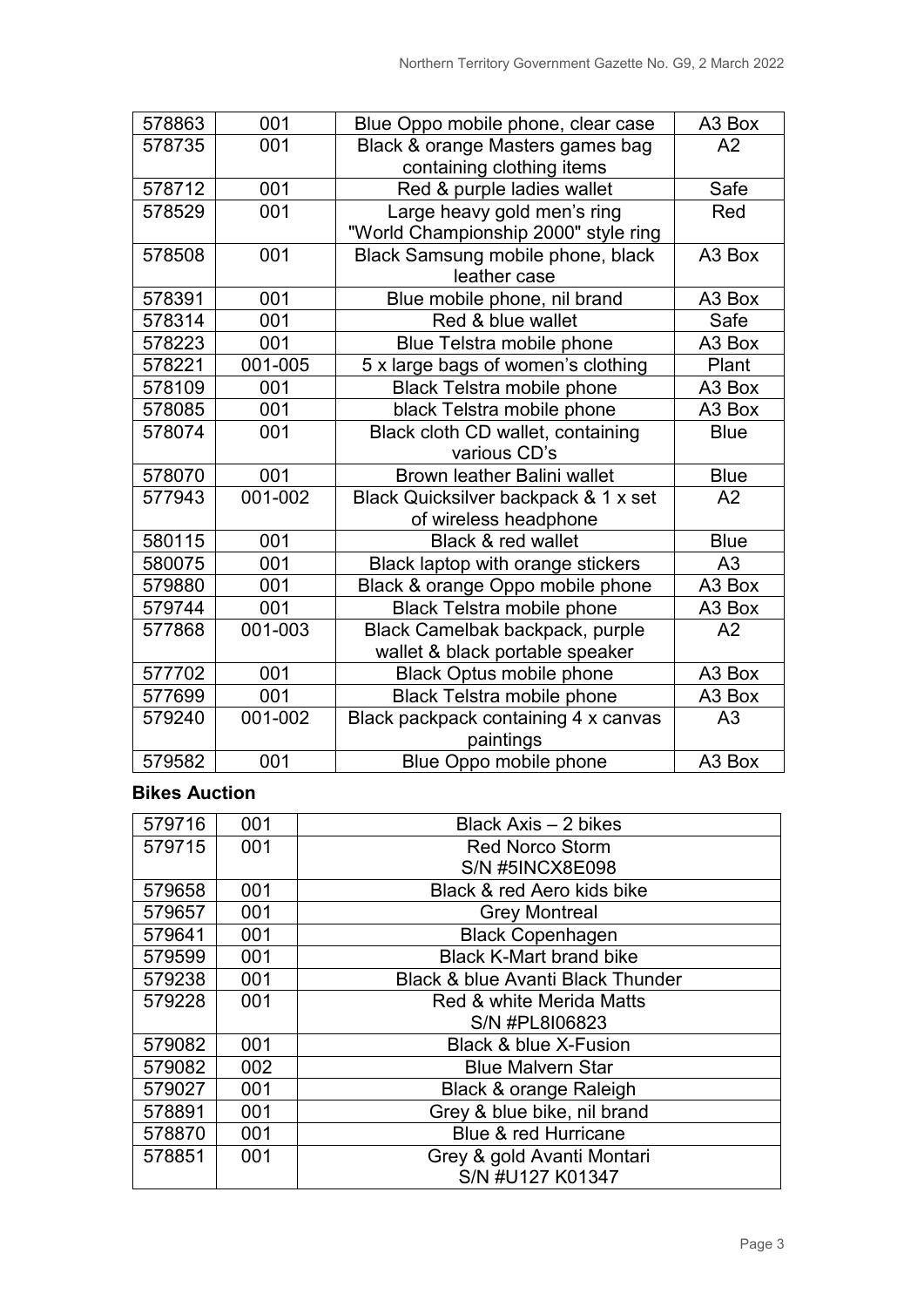| 578840 | 001 | <b>Light blue Hurricane</b>           |
|--------|-----|---------------------------------------|
|        |     | S/N #SNFSD20A00749                    |
| 578683 | 001 | <b>Blue &amp; black Rival Vitesse</b> |
| 578607 | 001 | Red & white Trek                      |
| 578547 | 001 | <b>Grey Hyper Steed</b>               |
| 578370 | 001 | Black bike, nil brand                 |
| 578370 | 002 | <b>Black Copenhagen</b>               |
| 578133 | 001 | Blue & black mountain bike            |
| 578130 | 001 | Black & grey Switch scooter           |
| 578026 | 001 | Grey painted Merida bike              |
| 578018 | 001 | <b>Pink Tourex</b>                    |
| 578009 | 003 | Black & orange Polygon                |
| 577950 | 001 | Blue & lime green Merida Big 7        |
| 577947 | 001 | Purple & white Dunlop                 |
| 580354 | 001 | Frey & black Felt                     |
| 580270 | 001 | <b>Black Terrain</b>                  |
| 580269 | 001 | Grey & black Exile Freestyle          |
| 580187 | 001 | Light blue & green Tourex X-Train     |
| 580176 | 001 | Light blue & red Integra              |
| 580128 | 001 | <b>Silver Malvern Star Storm</b>      |
| 580119 | 001 | Silver & yellow Trek Marlin           |
| 580118 | 001 | Blue & silver Shogun Mach 1           |
| 579980 | 001 | White & black Summit Crest            |
| 579972 | 001 | Silver & pink Neptune kids bike       |
| 579963 | 001 | Pink & black Tourex X-Train           |
| 579916 | 001 | Light blue & grey Tourex X-Train      |
| 579825 | 001 | Red & black Redline BMX               |
| 579805 | 001 | Purple Apollo                         |
| 577729 | 001 | Blue & green Merida Big Seven         |
|        |     |                                       |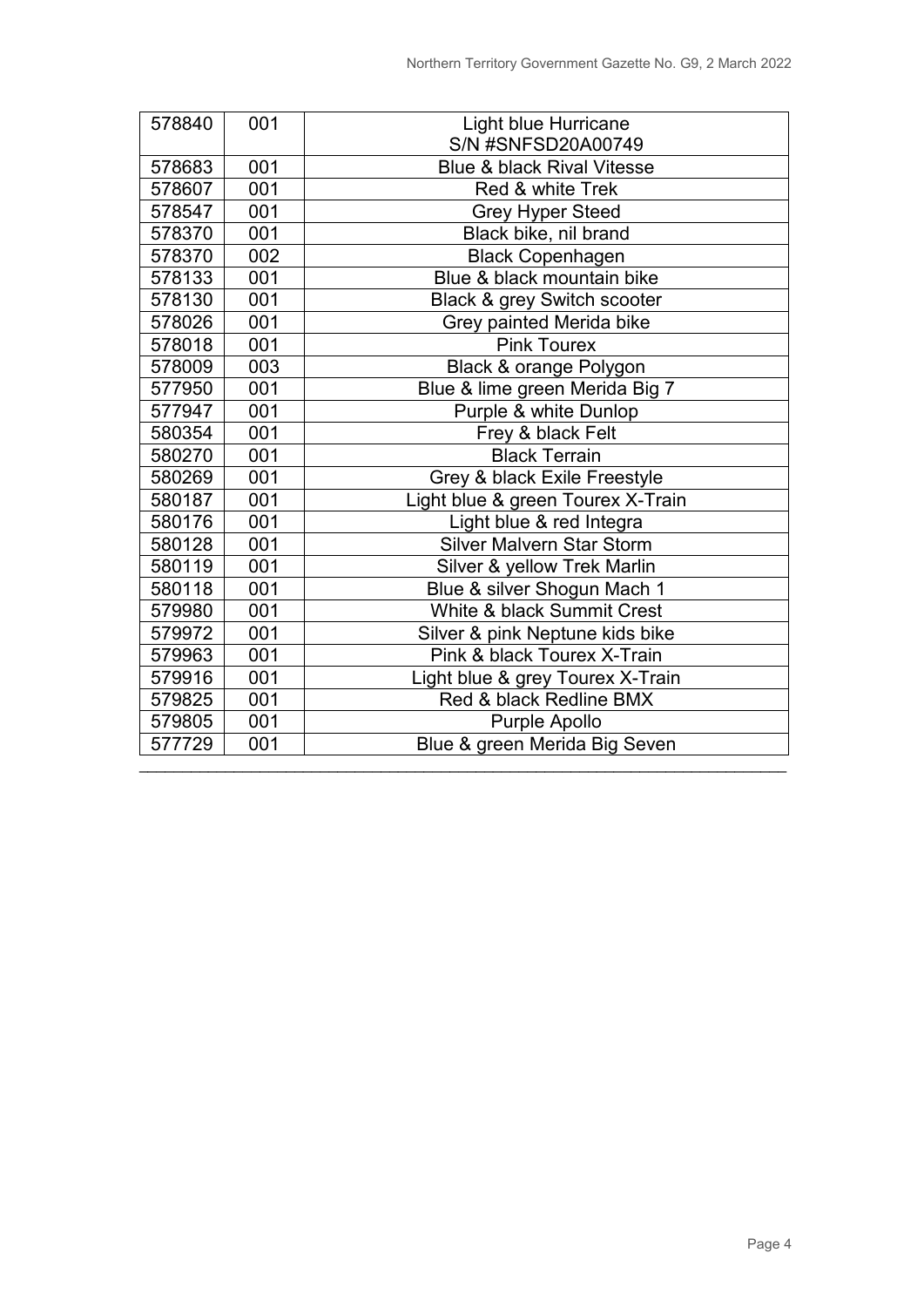Northern Territory of Australia

*Police Administration Act 1978*

### **Sale of Goods**

Notice is hereby given that pursuant to section 166 of the *Police Administration Act 1978*, the following property as shown on the attached schedule has been in the possession of the Officer in Charge, Police Station, Peter McAulay Centre, for a period in excess of 3 months and this property will be sold or otherwise disposed of in a manner as determined by the Commissioner of Police, if after twenty-eight (28) days from the publication of this notice the property remains unclaimed.

Craig Barrett **Superintendent** Capability Development

28 February 2022

#### **Schedule**

#### **Exhibits Auction**

| <b>Exhibit Number</b> | <b>Item Description</b>        |
|-----------------------|--------------------------------|
| 580870/001            | Gold chain link necklace       |
| 579677/001            | INR 25000.00, NZD \$5.00       |
| 580136/001            | \$255.00                       |
| 580252/001            | \$28.36                        |
| 580536/002            | \$140.00                       |
| 580588/006            | \$0.75                         |
| 580808/004            | \$11.30                        |
| 544513/006            | Oppo mobile                    |
| 562566/001            | Denim shorts                   |
| 562566/002            | <b>Black cap</b>               |
| 570726/001            | <b>Black Oppo mobile</b>       |
| 570726/002            | <b>Blue Motorola mobile</b>    |
| 571495/002            | Black coin purse & contents    |
| 571699/001            | Black/blue GPS tracking device |
| 571912/001            | Blue/yellow/white shirt        |
| 574869/001            | <b>Black singlet</b>           |
| 574869/002            | Green/black Telstra mobile     |
| 574869/003            | Black/white head torch         |
| 576005/001            | Fire extinguisher              |
| 576005/002            | Safety glasses                 |
| 576231/001            | <b>Black Makita battery</b>    |
| 577944/001            | <b>Blue Vivo mobile</b>        |
| 579677/002            | <b>Red Michael Kors wallet</b> |
| 579684/001            | <b>Black Telstra mobile</b>    |
| 579751/001            | Gold Oppo mobile               |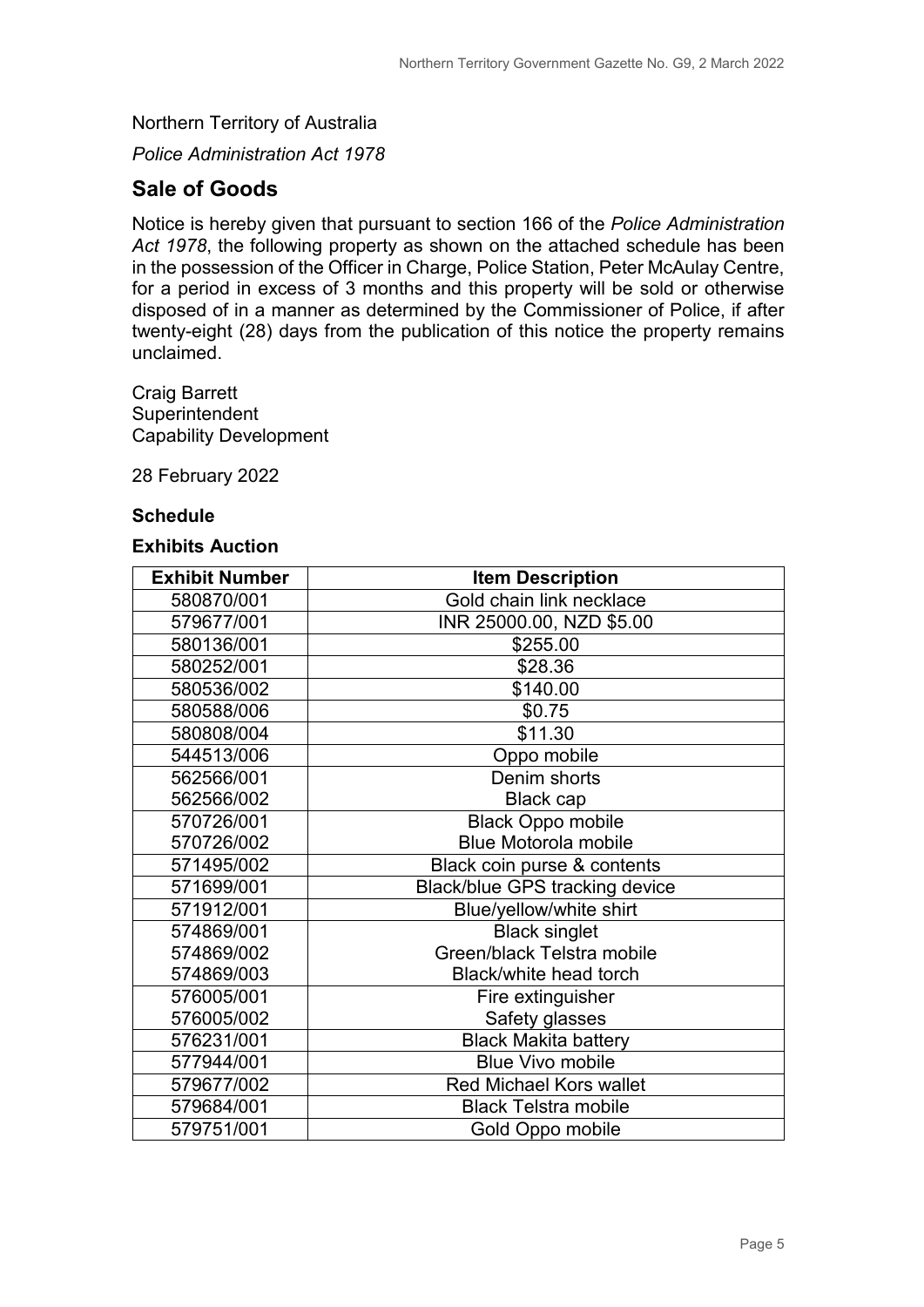| <b>Exhibit Number</b> | <b>Item Description</b>               |
|-----------------------|---------------------------------------|
| 580113/001            | <b>Grey Optus mobile</b>              |
| 580113/002            | <b>Black Telstra mobile</b>           |
| 580113/003            | <b>Silver Samsung mobile</b>          |
| 580113/004            | White Opel mobile                     |
| 580113/005            | <b>Black Telstra mobile</b>           |
| 580113/006            | <b>Black Telstra mobile</b>           |
| 580135/001            | <b>Black Telstra mobile</b>           |
| 580315/002            | Grey Nokia mobile                     |
| 580315/003            | <b>Blue Oppo mobile</b>               |
| 580315/004            | <b>Black Telstra mobile</b>           |
| 580315/005            | Grey Telstra mobile                   |
| 580315/006            | Grey Telstra mobile                   |
| 580462/001            | Black/grey Garmin Forerunner watch    |
| 580466/001            | <b>Black tablet</b>                   |
| 580466/002            | <b>Black Samsung Galaxy S8 mobile</b> |
| 580476/001            | Yellow/black Fluke salt/PH tester     |
| 580521/001            | <b>Black Telstra mobile</b>           |
| 580521/002            | Gold Nokia mobile                     |
| 580527/001            | <b>Black Samsung mobile</b>           |
| 580539/001            | <b>Black wallet and cards</b>         |
| 580583/001            | <b>Black Apple iPhone</b>             |
| 580588/001            | <b>Black Telstra mobile</b>           |
| 580588/002            | <b>Black/blue Realme mobile</b>       |
| 580588/003            | White Apple iPhone                    |
| 580588/004            | <b>Black Apple iPhone</b>             |
| 580588/005            | Brown Lingky purse                    |
| 580768/001            | <b>Black Nokia mobile</b>             |
| 580808/001            | Black/blue Nokia mobile               |
| 580808/002            | Black/green Telstra mobile            |
| 580808/003            | <b>Black Everlast bum bag</b>         |
| 580833/001            | <b>Black mobile</b>                   |
| 580856/001            | <b>Black handbag</b>                  |
| 580856/002            | <b>Black Telstra mobile</b>           |
| 580972/001            | <b>Black Apple iPhone</b>             |
| 581022/001            | <b>Blue Optus mobile</b>              |
| 581061/001            | Gold Apple Macbook Air                |
| 581744/002            | <b>Grey iPhone</b>                    |
| 579666/001            | <b>Black/pink Outcrop bicycle</b>     |
| 579666/002            | <b>Orange Tourex bicycle</b>          |
| 579719/001            | <b>Black/grey Stratosphere MTB</b>    |
| 579968/001            | <b>Black Stratosphere MTB</b>         |
| 580340/001            | <b>Grey Reid MTB</b>                  |
| 580521/003            | <b>Blue Stratosphere bicycle</b>      |
| 580804/001            | <b>Black Holzfeller bicycle</b>       |
| 580826/001            | Grey Avanti bicycle                   |
| 580922/001            | Black/green Wert scooter              |
| 580970/001            | <b>Black/gold Viper BMX</b>           |
| 580989/001            | White/purple Konya bicycle            |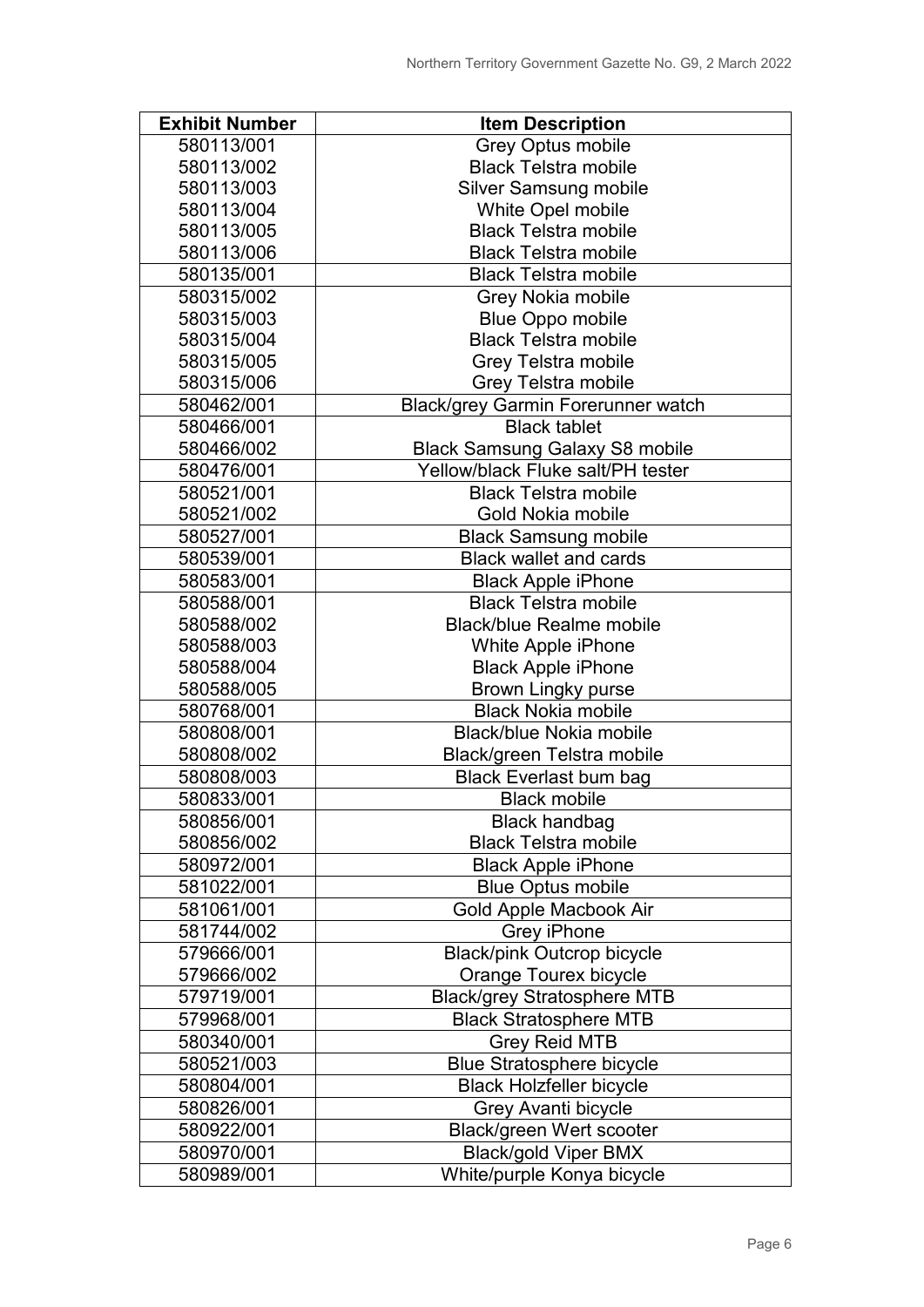| <b>Exhibit Number</b> | <b>Item Description</b>               |
|-----------------------|---------------------------------------|
| 559980/001            | NT CE07HQ blue 2009 Mitsubishi Lancer |

#### **Seized Firearms for Destruction**

| <b>Exhibit Number</b> | <b>Item Description</b>                        |
|-----------------------|------------------------------------------------|
| 560545/003            | Mossberg Plinkster 22LR RBA S# HGE008203       |
| 560545/004            | Boito Miura 12G SUO S# R3315907                |
| 560545/005            | Ammunition                                     |
| 580151/001            | Gamo Shadow 177Air RAR S# 041C07763317         |
| 580151/002            | Rossi Pomba 12G SSB S# SP911822                |
| 580151/003            | Ruger American 22LR RBA S# 83511455            |
| 580151/004            | Ruger Hawkeye 308Win RBA S# 71038312           |
| 580151/005            | Stoeger Arms Condor 12G SUO S# 19212208        |
| 580151/006            | Assorted ammunition                            |
| 580314/001/001        | Smith & Wesson 38S&W revolver S# 749204        |
| 580492/001            | Zabala Hammerless 12G SUO S# 6003435995        |
| 580494/001            | Dickinson T1000 12G SBA S# B06708X             |
| 580495/001            | CBC 651 410G SSB S# 473770                     |
| 580497/001            | Smith & Wesson 28-2 357mag revolver S# N576628 |

\_\_\_\_\_\_\_\_\_\_\_\_\_\_\_\_\_\_\_\_\_\_\_\_\_\_\_\_\_\_\_\_\_\_\_\_\_\_\_\_\_\_\_\_\_\_\_\_\_\_\_\_\_\_\_\_\_\_\_\_\_\_\_\_\_\_\_\_\_\_\_\_\_\_\_